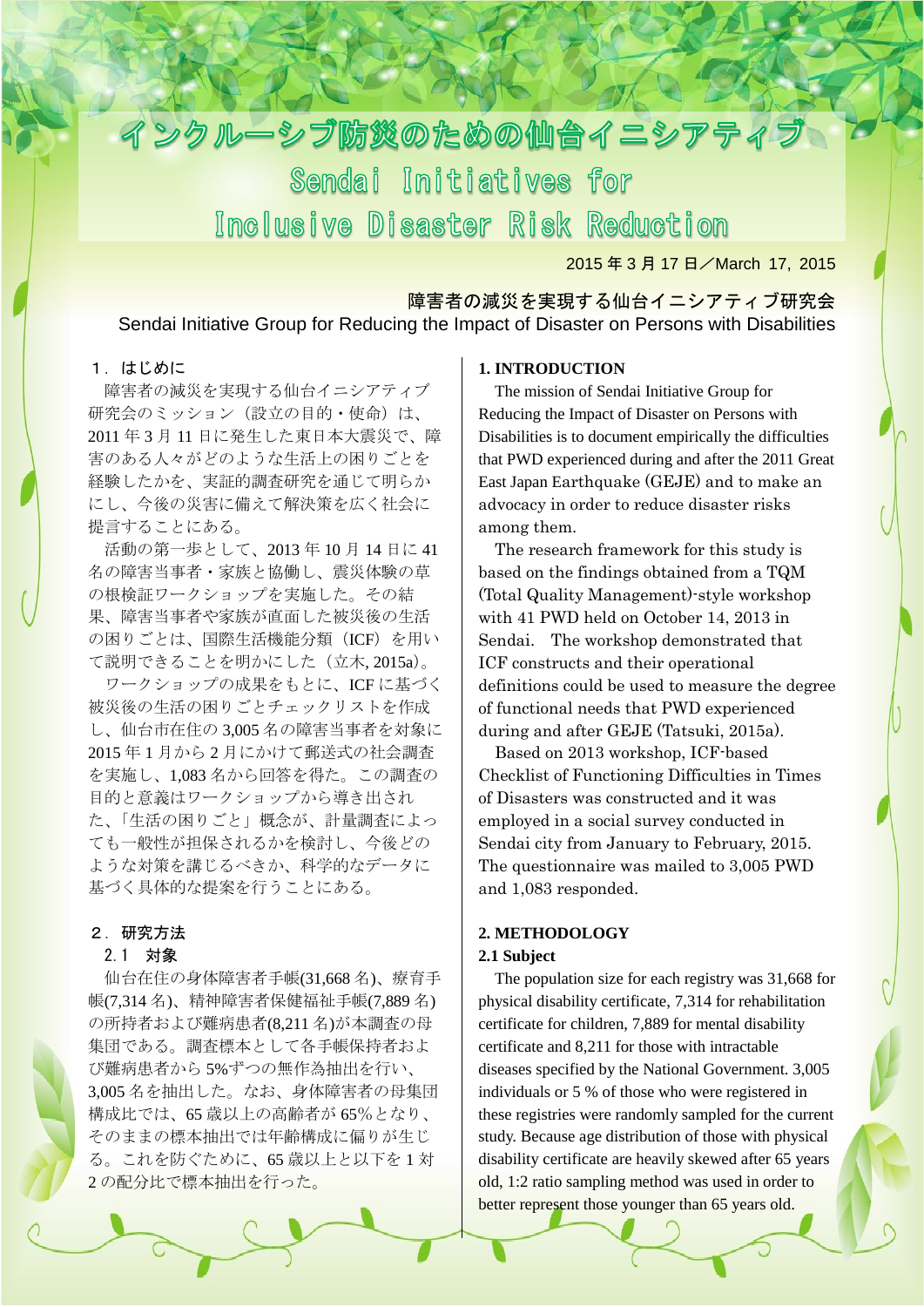## 2.2 用具

2013 年ワークショップで得られた意見カード から「困りごと」をリスト化し、それぞれに対 応する ICF カテゴリーを基に「災害時の暮らし の困りごとチェックリスト」を作成した。リス トには Table 1 に示す 5 つの「活動と参加」と 5 つの「環境因子」カテゴリーから 31 の困りごと 項目が精選されている。これら 31 項目につい て、10 時間、100 時間、1,000 時間(林, 2003;木村ほか,2014)までの時間区分ごと に、体験の有無を質問した。さらに障害当事者 の受けた震災の被害程度に関しても、回答者お よび同居家族の人的被害、住んでいた住居の家 屋被害、および仮住まいの有無について問い合 わせた。

### **2.2 Instrument**

Check List for Functioning Difficulties in Times of Disasters was developed for the current study. The checklist is the direct product from the 2013 workshop study. The checklist consists of 31 ICF-like items, each of which asks a "yes-no" question whether a respondent experienced any difficulty in either selected 5 "Activities and Participation" or all 5 "Environmental Factors" categories. The checklist respondents were asked to respond to 31 ICF items during each of the disaster time phases (Hayashi, 2003; Kimura et al., 2014) from 0 to 10 hours, 10 to 100, 100 to 1,000 and to 1,000 to 10,000 hours after GEJE. Damage-related items were also included in the questionnaire.

| <b>ICF Constructs</b>               | Chapter                              | Item#          | Second Level Definition                                                              |
|-------------------------------------|--------------------------------------|----------------|--------------------------------------------------------------------------------------|
| <b>ACTIVITIES AND PARTICIPATION</b> |                                      |                |                                                                                      |
|                                     | d2 GENERAL TASKS AND DEMANDS         |                |                                                                                      |
|                                     |                                      | $\mathbf{1}$   | Daily Routine (d230)                                                                 |
|                                     |                                      | 2              | Handling stress and other psychological demands (d240)                               |
|                                     | d4 MOBILITY                          |                |                                                                                      |
|                                     |                                      | 3              | Changing & Maintaining basic body position (d410-d415)                               |
|                                     |                                      | $\overline{4}$ | Carrying, moving and handling objects (d430-d449)                                    |
|                                     |                                      | 5              | Walking and moving (d450-d469)                                                       |
|                                     |                                      | 6              | Moving around using transportation (d470-d489)                                       |
|                                     | d5 SELF-CARE                         |                |                                                                                      |
|                                     |                                      | $\tau$         | Washing oneself (d510)                                                               |
|                                     |                                      | 8<br>9         | Toileting (d530)                                                                     |
|                                     |                                      | 10             | Dressing, Eating & Drinking (d540, d550 & d560)<br>Looking after one's health (d570) |
|                                     | <b>d6 DOMESTIC LIFE</b>              |                |                                                                                      |
|                                     |                                      | 11             | Acquiring a place to live $(d610)$ & Acquisition of goods and services $(d620)$      |
|                                     |                                      | 12             | Household tasks (d630-d649)                                                          |
|                                     | d8 MAJOR LIFE AREAS                  |                |                                                                                      |
|                                     |                                      | 13             | Work and employment (d840-d859)                                                      |
|                                     |                                      | 14             | Economic life (d860-d879)                                                            |
| <b>ENVIRONMENTAL FACTORS</b>        |                                      |                |                                                                                      |
|                                     | e1 PRODUCTS AND TECHNOLOGY           |                |                                                                                      |
|                                     |                                      | 15             | Products or substances for personal consumption (e110)                               |
|                                     |                                      | 16             | Products and technology for personal use in daily living (e115)                      |
|                                     |                                      | 17             | Products and technology for communication (e125)                                     |
|                                     | e2 NATURAL ENVIRONMENT               |                |                                                                                      |
|                                     | AND HUMAN-MADE CHANGES               |                |                                                                                      |
|                                     | TO ENVIRONMENT                       |                |                                                                                      |
|                                     |                                      | 18             | Natural events & Human-caused events(e230, e235)                                     |
|                                     |                                      | 19             | Sound (e250)                                                                         |
|                                     | e3 SUPPORT AND RELATIONSHIPS         |                |                                                                                      |
|                                     |                                      | 20             | Support from People in Natural/Informal Network (e310-e325)                          |
|                                     |                                      | 21             | Support from Professionals (e330-e360)                                               |
|                                     | e4 ATTITUDES                         |                |                                                                                      |
|                                     |                                      | 22             | Individual attitudes of acquaintances, peers, colleagues, neighbours and community   |
|                                     |                                      | 23             | members (e425)<br>Individual attitudes of people in positions of authority (e430)    |
|                                     |                                      | 24             | Individual attitudes of personal care providers and personal assistants (e440)       |
|                                     |                                      |                | e450 Individual attitudes of health professionals or of health-related professionals |
|                                     |                                      | 25             | (e450, e455)                                                                         |
|                                     | e5-1 SERVICES, SYSTEMS AND           |                |                                                                                      |
|                                     | POLICIES (Lifeline, Transportation & |                |                                                                                      |
|                                     | Communication Services)              |                |                                                                                      |
|                                     |                                      | 26             | Utilities services, systems and policies (e530)                                      |
|                                     |                                      | 27             | e535 Communication and Media services, systems and policies (e535, e560)             |
|                                     |                                      | 28             | Transportation services, systems and policies (e540)                                 |
|                                     | e5-2 SERVICES, SYSTEMS AND           |                |                                                                                      |
|                                     | POLICIES (Formal & Informal Support  |                |                                                                                      |
|                                     | Services)                            |                |                                                                                      |
|                                     |                                      | 29             | Social security services, systems and policies (e570)                                |
|                                     |                                      | 30             | General social support services, systems and policies (e575)                         |
|                                     |                                      | 31             | Health services, systems and policies (e580)                                         |

Table 1:Check List for Functioning Difficulties in Times of Disasters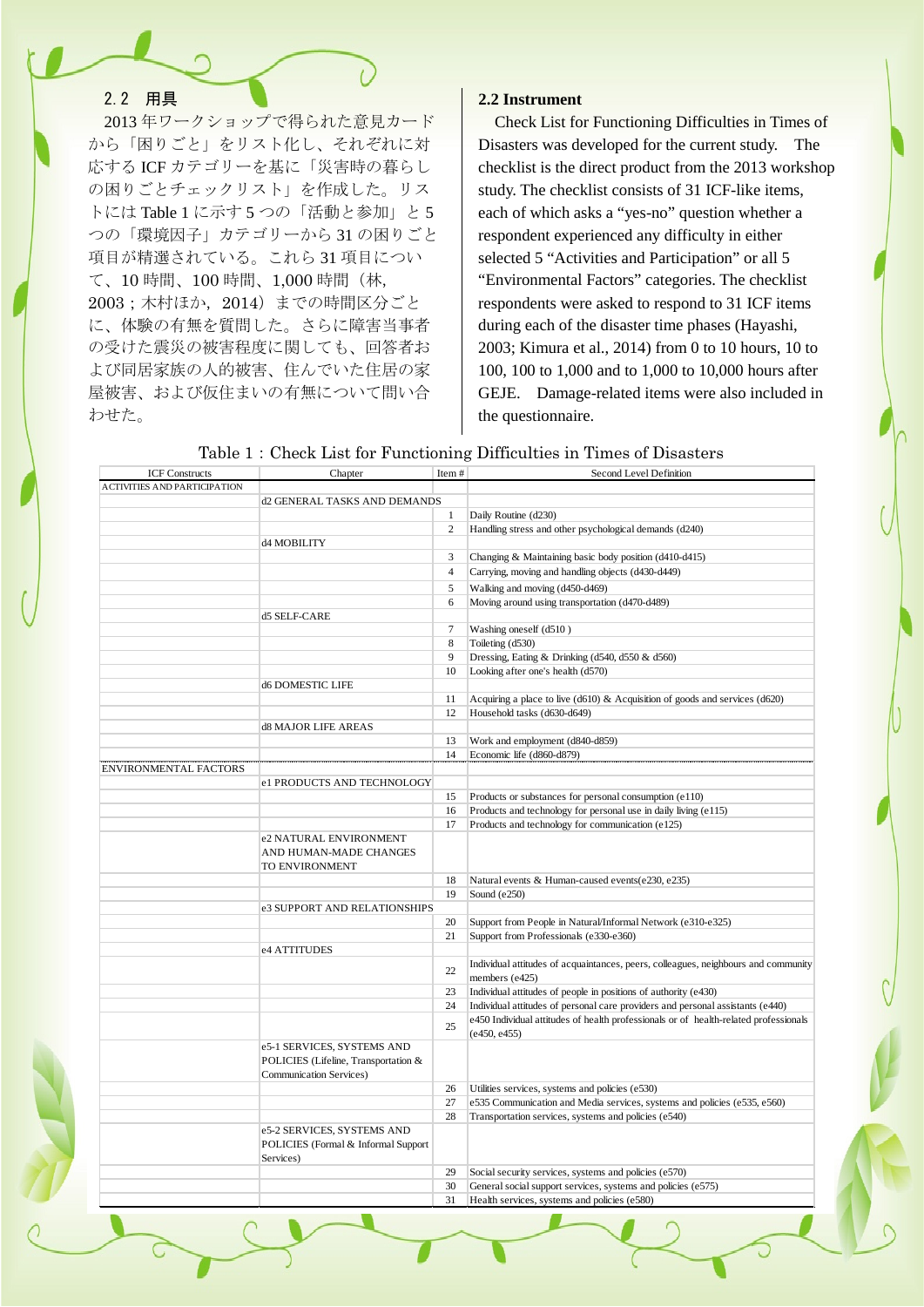### 3.結果

人的被害と仮住まいの有無を含む家屋被害を もとにクラスタ分析を行い、被害の大・中・小 の 3 グループに分類した。続いて、被害程度と ICF カテゴリー間のクロス集計を、時間区分ご とに行った。このクロス集計結果にコレスポン デンス分析(西里,1982)を施し、特定の行 (ICF)カテゴリーと列(被害程度)カテゴリー間 に密接な関連性(パターン)があれば近接して空間 上に布置されるような処理を行った(Fig. 1)。

#### **3. RESULTS**

Physical and house damage including relocation experiences were cluster-analyzed and light, medium and heavy damage categories were formed. Damage-by-ICF crosstabulated matrices were then created. Each matrix row (ICF) and column (damage) category associations were graphically plotted using correspondence analysis method (Nishisato, 1982) (Fig. 1).



Fig. 1: Corresponding Analysis Results of ICF-by-Disaster Damage (100 to 1,000 hrs)

分析の結果、横軸は左から右に被害程度の尺 度軸となった。縦軸は、被害に応じて出現する 困りごとがかたまりとして布置され、逆 U 字型 に 3 種類の困りごとがパターン化された。1)被 害・小(図左下)では、ライフライン・交通・情報 の途絶(e5\_1○)といった環境因子により、セル フ・ケア(d5●)に支障をきたし、家族・近隣など の非専門家により対応(e3○)されていた。2)被 害・中(図中上)では、公的・非公的な被災者支援 サービス(e5\_2○)へのアクセスや物資の調達(d6 ●)が運動・移動の困難(d4●)のために阻まれ、 仕事(d8●)や日課の遂行(d2●)にも支障をきたし ていた。3)被害・大(図右下)では、激甚な環境変 化(e2○)により、モノ・用具の欠如(e1○)に見舞 われるとともに、極端な事例では偏見・差別に より公的・非公的なサービス受けられない事態 (e4○)が発生していた。これは障害のある人に特 有の震災体験であったと考えられる。

Light, medium and heavy damage categories were plotted left to right on the horizontal axe while sets of damage and functioning difficulty categories were clustered in a  $\cap$  shape in Fig. 1: 1) light damage was associated with lifeline and other service disruptions (e5\_1 $\circ$ ) which were closely associated with self-care  $(d5\bullet)$  difficulties and with informal support from family and neighbors (e3 $\bigcirc$ ). 2) Medium damage was characterized by work  $(d8\bullet)$  and daily routine  $(d2\bullet)$  disruptions and also by inaccessibility to formal and informal support services (e5\_2 $\circ$ ), to daily necessities (d6 $\bullet$ ), and by mobility problems  $(d4 \bullet)$ . 3) Heavy damage seemed to have caused severe environmental changes and a lack of goods and products. At its extreme level, however, issues on attitudes in formal and informal systems were displayed. This seemed to be uniquely experienced by PWD in times disasters.